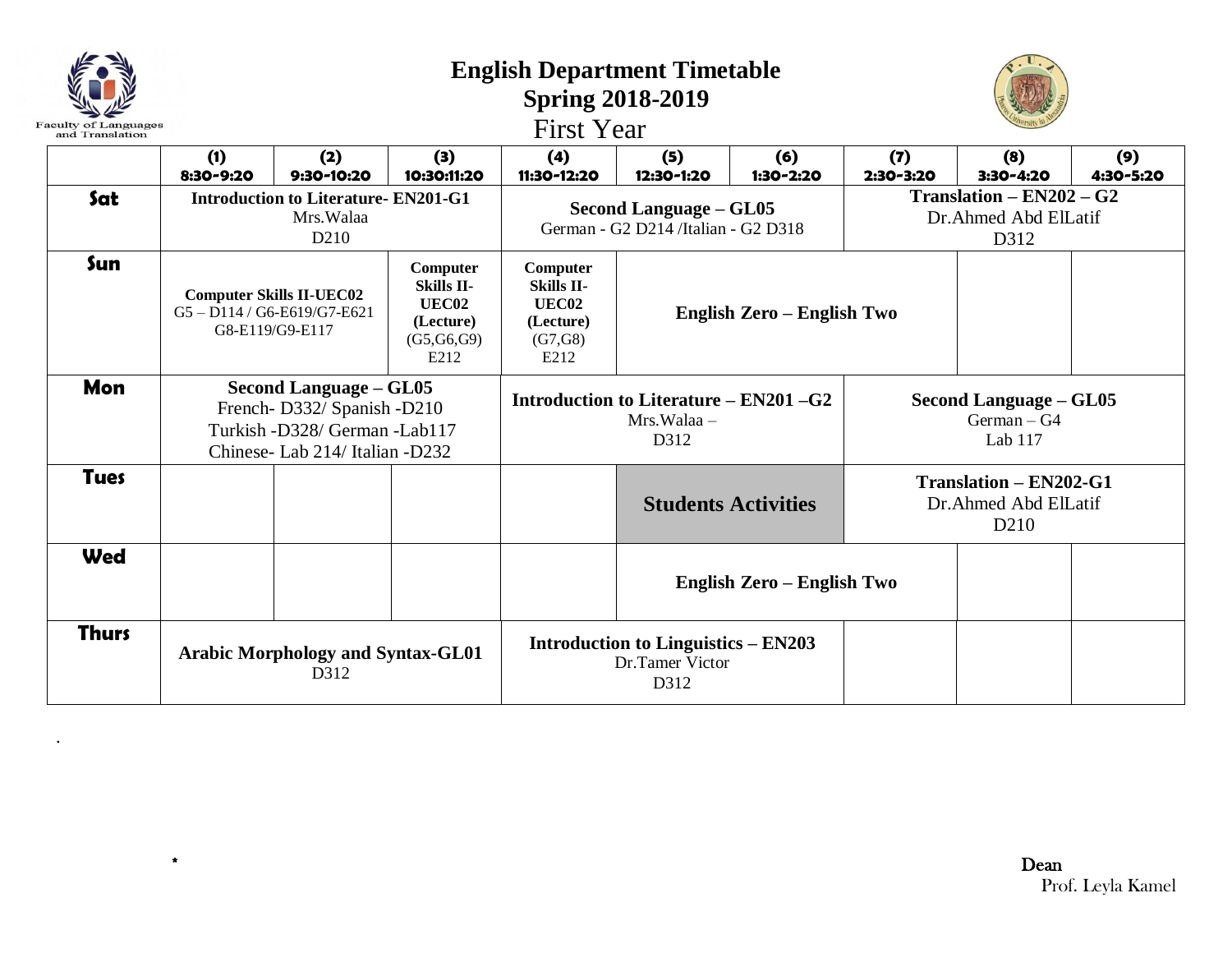| <b>Faculty of Languages</b> |                                                                            |                                                        |                                                     | <b>English Department Timetable</b><br><b>Spring 2018-2019</b><br><b>Second Year</b>                                       |                            |                            |                  |                                                                               |                  |  |
|-----------------------------|----------------------------------------------------------------------------|--------------------------------------------------------|-----------------------------------------------------|----------------------------------------------------------------------------------------------------------------------------|----------------------------|----------------------------|------------------|-------------------------------------------------------------------------------|------------------|--|
| and Translation             | (1)<br>8:30-9:20                                                           | (2)<br>9:30-10:20                                      | (3)<br>10:30:11:20                                  | (4)<br>11:30-12:20                                                                                                         | (5)<br>12:30-1:20          | (6)<br>1:30-2:20           | (7)<br>2:30-3:20 | (8)<br>3:30-4:20                                                              | (9)<br>4:30-5:20 |  |
| Sat                         |                                                                            |                                                        |                                                     |                                                                                                                            |                            |                            |                  |                                                                               |                  |  |
| Sun                         |                                                                            |                                                        | Western Civilization (Modern Period) -              |                                                                                                                            | English Zero - English Two |                            |                  |                                                                               |                  |  |
|                             |                                                                            |                                                        | <b>EN403</b><br>Dr.Sahar Hamouda + Ms.Walaa<br>D312 | News Translation $-$ EN402 $-$ G1<br>Mrs.Rania<br>D312                                                                     |                            |                            |                  |                                                                               |                  |  |
| Mon                         | <b>English Four</b>                                                        |                                                        |                                                     | <b>Second Language - GL07</b><br>French-D332 / Spanish-D210<br>Turkish-D328/German-Lab117<br>Chinese-Lab214 / Italian-D232 |                            |                            |                  | <b>Semantics and Pragmatics - EN401</b><br>Dr.Wagdy + Ms.Dina Taymour<br>D312 |                  |  |
| <b>Tues</b>                 |                                                                            | News Translation $-$ EN402 $-$ G2<br>Mrs.Rania<br>D318 |                                                     |                                                                                                                            |                            | <b>Students Activities</b> |                  |                                                                               |                  |  |
| Wed                         | <b>Arabic Essay Writing - GL03</b><br>Dr.Mohamed Farid<br>D <sub>210</sub> |                                                        |                                                     |                                                                                                                            | English Zero - English Two |                            |                  |                                                                               |                  |  |
| <b>Thurs</b>                | <b>English Four</b>                                                        |                                                        |                                                     | Literature from $16^{th}$ to $18^{th}$ Century –<br><b>EN404</b><br>Dr.Hoda Salem<br>D <sub>210</sub>                      |                            |                            |                  | <b>English For Specific</b><br>Purpose- GE03<br>Group 1<br>D312               |                  |  |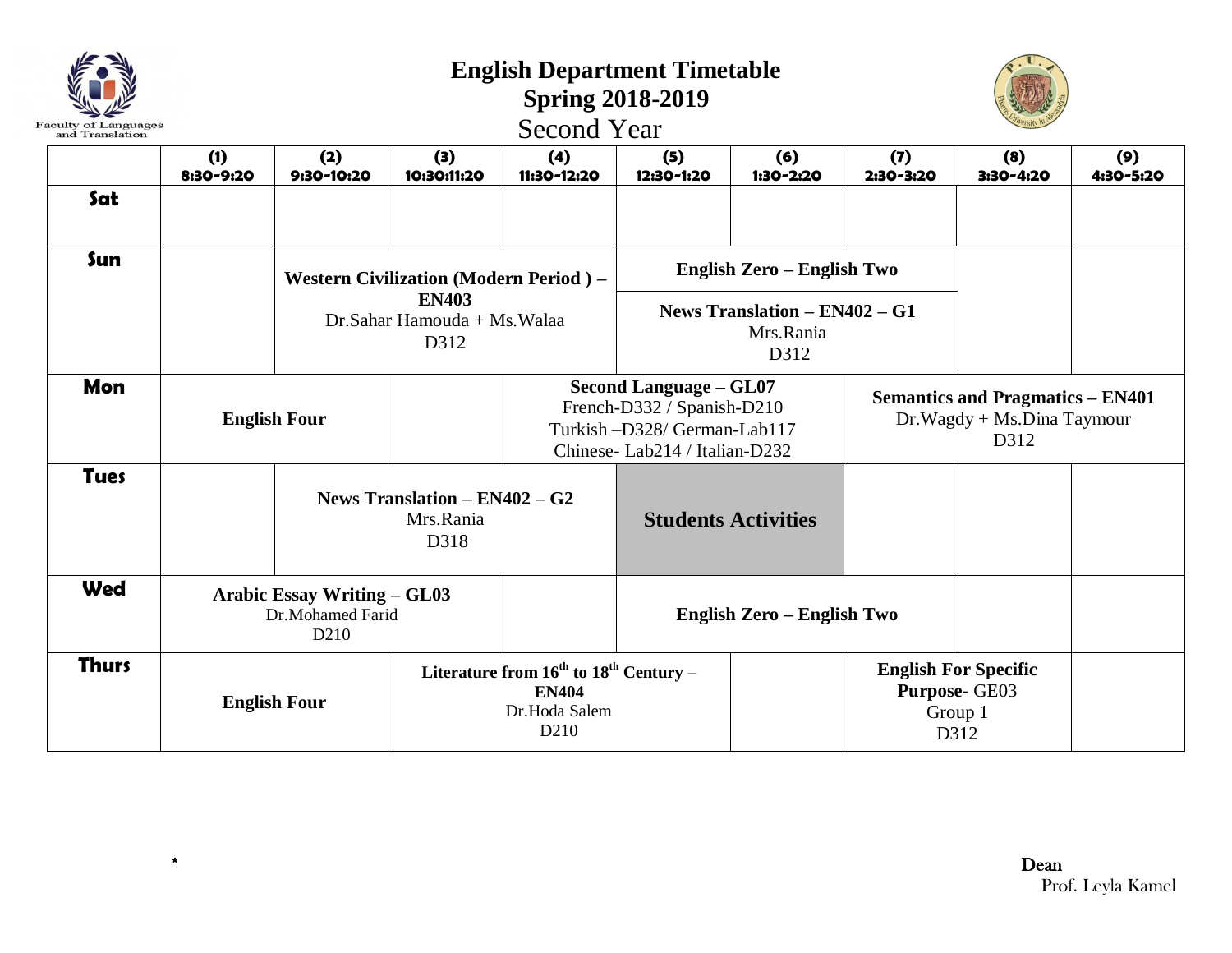| Faculty of Languages<br>and Translation |  |
|-----------------------------------------|--|

## **English Department Timetable**

## **Spring 2018-2019** Second Year – Teaching Division



|              | (1)<br>8:30-9:20 | (2)<br>9:30-10:20                                                          | (3)<br>10:30:11:20                                                                           | (4)<br>11:30-12:20 | (5)<br>12:30-1:20                                                                                                          | (6)<br>1:30-2:20           | (7)<br>2:30-3:20                                                              | (8)<br>3:30-4:20 | (9)<br>4:30-5:20 |
|--------------|------------------|----------------------------------------------------------------------------|----------------------------------------------------------------------------------------------|--------------------|----------------------------------------------------------------------------------------------------------------------------|----------------------------|-------------------------------------------------------------------------------|------------------|------------------|
| Sat          |                  |                                                                            |                                                                                              |                    |                                                                                                                            |                            |                                                                               |                  |                  |
| Sun          |                  |                                                                            | <b>Western Civilization (Modern Period)</b> –<br><b>EN403</b><br>Dr.Sahar Hamouda + Ms.Walaa |                    |                                                                                                                            | English Zero - English Two |                                                                               |                  |                  |
| <b>Mon</b>   |                  | <b>English Four</b>                                                        |                                                                                              |                    | <b>Second Language - GL07</b><br>French-D332 / Spanish-D210<br>Turkish-D328/German-Lab117<br>Chinese-Lab214 / Italian-D232 |                            | <b>Semantics and Pragmatics - EN401</b><br>Dr.Wagdy + Ms.Dina Taymour<br>D312 |                  |                  |
| <b>Tues</b>  |                  |                                                                            | <b>Essay Writing-ENM402</b><br>Ms.Rehab Hassan + Ms.Dina Taymour<br>D <sub>244</sub>         |                    | <b>Students Activities</b>                                                                                                 |                            |                                                                               |                  |                  |
| <b>Wed</b>   |                  | <b>Arabic Essay Writing - GL03</b><br>Dr.Mohamed Farid<br>D <sub>210</sub> |                                                                                              |                    | English Zero - English Two<br><b>Advanced Reading and Writing-</b><br><b>ENM404</b><br>Dr.Nadia + Dina Taymour<br>D318     |                            |                                                                               |                  |                  |
| <b>Thurs</b> |                  | <b>English Four</b>                                                        |                                                                                              |                    |                                                                                                                            |                            | <b>English For Specific</b><br>Purpose- GE03<br>D312                          |                  |                  |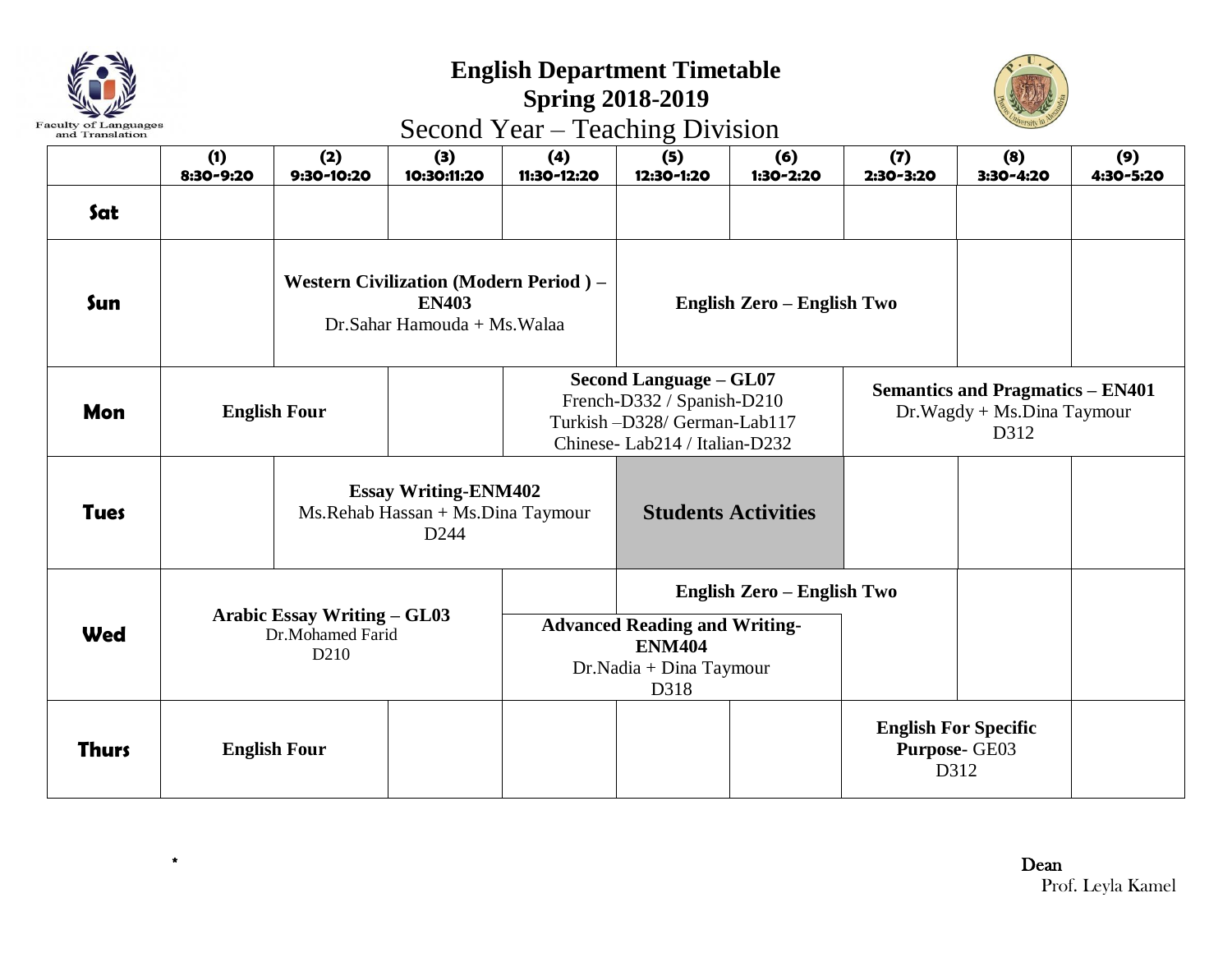| Faculty<br>and Translation |                                                                                                                              |                                                                                            |                                                                      |                    | <b>English Department Timetable</b><br>Third Year                                                   | <b>Spring 2018-2019</b>              |                                                                    |                  |                  |                   |
|----------------------------|------------------------------------------------------------------------------------------------------------------------------|--------------------------------------------------------------------------------------------|----------------------------------------------------------------------|--------------------|-----------------------------------------------------------------------------------------------------|--------------------------------------|--------------------------------------------------------------------|------------------|------------------|-------------------|
|                            | (1)<br>8:30-9:20                                                                                                             | (2)<br>9:30-10:20                                                                          | (3)<br>10:30:11:20                                                   | (4)<br>11:30-12:20 | (5)<br>12:30-1:20                                                                                   | (6)<br>1:30-2:20                     | (7)<br>2:30-3:20                                                   | (8)<br>3:30-4:20 | (9)<br>4:30-5:20 | (10)<br>5:30-6:20 |
| Sat                        |                                                                                                                              |                                                                                            |                                                                      |                    |                                                                                                     |                                      |                                                                    |                  |                  |                   |
| Sun                        |                                                                                                                              | $20th$ Century Literature – EN605<br>Dr.Silvia Elias<br>D <sub>210</sub>                   |                                                                      |                    | <b>Sociolinguistics-EN603</b><br>Dr.Nadia Touba<br>D <sub>210</sub>                                 |                                      |                                                                    |                  |                  |                   |
|                            |                                                                                                                              | <b>English Four</b>                                                                        |                                                                      |                    |                                                                                                     |                                      |                                                                    |                  |                  |                   |
| Mon                        |                                                                                                                              |                                                                                            | Consecutive Interpreting $II - EN602 - G1$<br>Ms. Rewan<br>Lab $216$ |                    |                                                                                                     |                                      | Consecutive Interpreting $II - EN602 - G2$<br>Ms. Rewan<br>Lab 216 |                  |                  |                   |
| <b>Tues</b>                |                                                                                                                              | <b>Modern Eguptian Civilization -</b><br><b>EN604</b><br>Dr.Hoda Salem<br>D <sub>210</sub> |                                                                      |                    |                                                                                                     | <b>Students</b><br><b>Activities</b> |                                                                    |                  |                  |                   |
| <b>Wed</b>                 | <b>Second Language - GL09</b><br>French-D232 / Spanish -D320<br>Turkish -D328/ German-Lab214<br>Chinese-Lab117/ Italian-D244 |                                                                                            |                                                                      |                    | <b>Political &amp; Economic Translation</b><br>$-$ EN601<br>Dr. Ahmed ElShiekh + Mrs. Rania<br>D312 |                                      | Consecutive Interpreting $II - EN602 - G3$<br>Dr.Amr<br>Lab 216    |                  |                  |                   |
| <b>Thurs</b>               |                                                                                                                              | <b>English Four</b>                                                                        |                                                                      |                    |                                                                                                     |                                      |                                                                    |                  |                  |                   |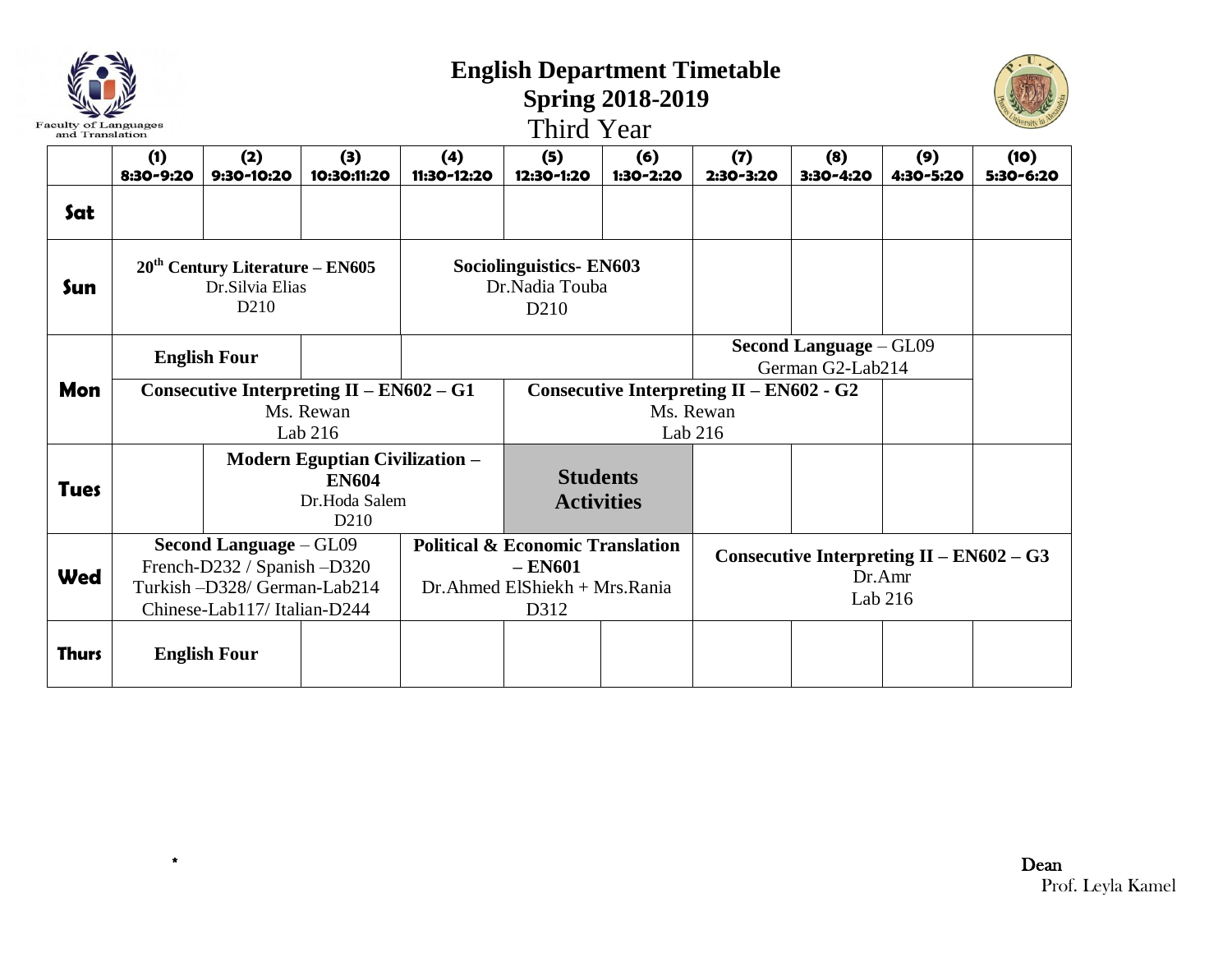

## **English Department Timetable**

## **Spring 2018-2019** Third Year – Teaching Division



|              | (1)<br>8:30-9:20    | (2)<br>9:30-10:20                                                                                                     | (3)<br>10:30:11:20 | (4)<br>11:30-12:20                                                                                 | O<br>(5)<br>12:30-1:20                                               | (6)<br>1:30-2:20           | (7)<br>2:30-3:20                                                                          | (8)<br>3:30-4:20 | (9)<br>4:30-5:20 |
|--------------|---------------------|-----------------------------------------------------------------------------------------------------------------------|--------------------|----------------------------------------------------------------------------------------------------|----------------------------------------------------------------------|----------------------------|-------------------------------------------------------------------------------------------|------------------|------------------|
| Sat          |                     |                                                                                                                       |                    |                                                                                                    |                                                                      |                            |                                                                                           |                  |                  |
| Sun          |                     | $20th$ Century Literature – EN605<br>Dr.Silvia Elias<br>D <sub>210</sub>                                              |                    |                                                                                                    | <b>Sociolinguistics- EN603</b><br>Dr.Nadia Touba<br>D <sub>210</sub> |                            |                                                                                           |                  |                  |
| Mon          | <b>English Four</b> |                                                                                                                       |                    | <b>Advanced Integrated Language Skills-</b><br><b>ENM604</b><br>Ms.Rehab + Ms.Dina Mahmoud<br>D318 |                                                                      |                            | <b>Language Assessment -ENM602</b><br>Dr. Ahmed Abd ELLatif + Ms. Dina<br>Mahmoud<br>D318 |                  |                  |
| <b>Tues</b>  |                     |                                                                                                                       |                    |                                                                                                    |                                                                      | <b>Students Activities</b> |                                                                                           |                  |                  |
| <b>Wed</b>   |                     | Second Language - GL09<br>French-D232 / Spanish -D320<br>Turkish -D328/ German-Lab214 Chinese-<br>Lab117/Italian-D244 |                    |                                                                                                    | A/V Aids in TEFL-ENM601<br>Dr. Wagdy + Ms. Dina Mahmoud<br>Lab 117   |                            |                                                                                           |                  |                  |
| <b>Thurs</b> | <b>English Four</b> |                                                                                                                       |                    |                                                                                                    |                                                                      |                            |                                                                                           |                  |                  |